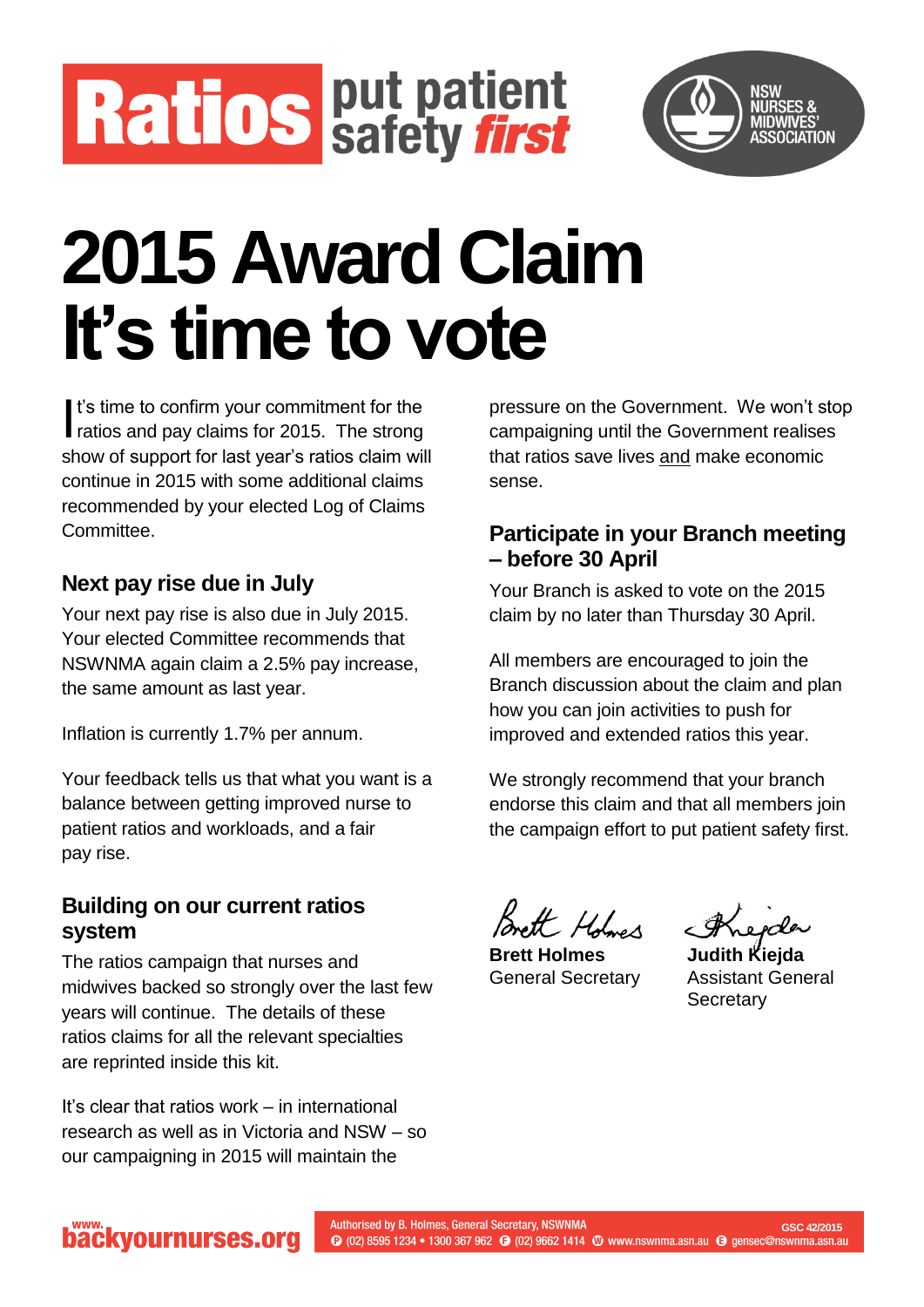## **What's new in 2015?**

Your elected Log of Claims Committee recommends that in addition to the existing claims for improved and extended ratios the following five claims be included:

- Short stay wards ratios;
- Drug and Alcohol units ratios;
- Non-Birthrate Plus maternity services staffing arrangements;
- Increasing the minimum notice required to display rosters to four weeks; and
- Providing DONs and Area Managers, Nurse Education with the capacity to accrue up to three ADOs without forfeiting them.

## **Ratios claims continue**

The push to improve ratios continues. The 2015 claim still includes the ratios claims that were included in the 2014 Campaign, because evidence-based practice matters.

Birthrate Plus has now been implemented in maternity services. The three year data review has commenced for maternity services to ensure this ratios-equivalent staffing system keeps up to date in each facility where it is used.

In 2015 NSWNMA Officers, in consultation with members, will review the operation and implementation of Birthrate Plus in NSW.

## **Every patient, in every community deserves the right to safe care**

The current ratios claim continues to fight for improvements in staffing levels funded in nontertiary hospitals to the same levels as tertiary referral city hospitals so that patients get the same level of care regardless of where they are treated.

Currently, Peer Group A medical and surgical wards are staffed at 6 nursing hours provided for each patient per day – which can be described as an equivalent ratio of 1:4 morning, 1:4 afternoon and 1:7 on night shifts, with some shifts including an 'in charge' without a patient allocation.

Our claim is for this same level of nursing care to be provided to patients in Peer Groups B, C, D and the acute beds of F3 MPS facilities. Please refer to NSW Health Information Bulletin **IB2014\_070** to find which Group your hospital is in.

It's time for the Baird Government to deliver the same level of patient care to country and regional hospitals in NSW that patients in the cities receive.

See the full recommended claims on the following pages.

## **Government can afford to deliver more funding for improved ratios**

It's time for the Government to improve and fund nurse ratios that are fair for all hospitals and extend the current system to more nursing specialties.

International nursing research continues to be published that shows increasing nursing numbers and RN skill mix delivers better patient outcomes and avoids adverse events.

The Government can afford to do this – it's a priority for our society, for the health system and our profession. Ratios save lives – and make good economic sense.



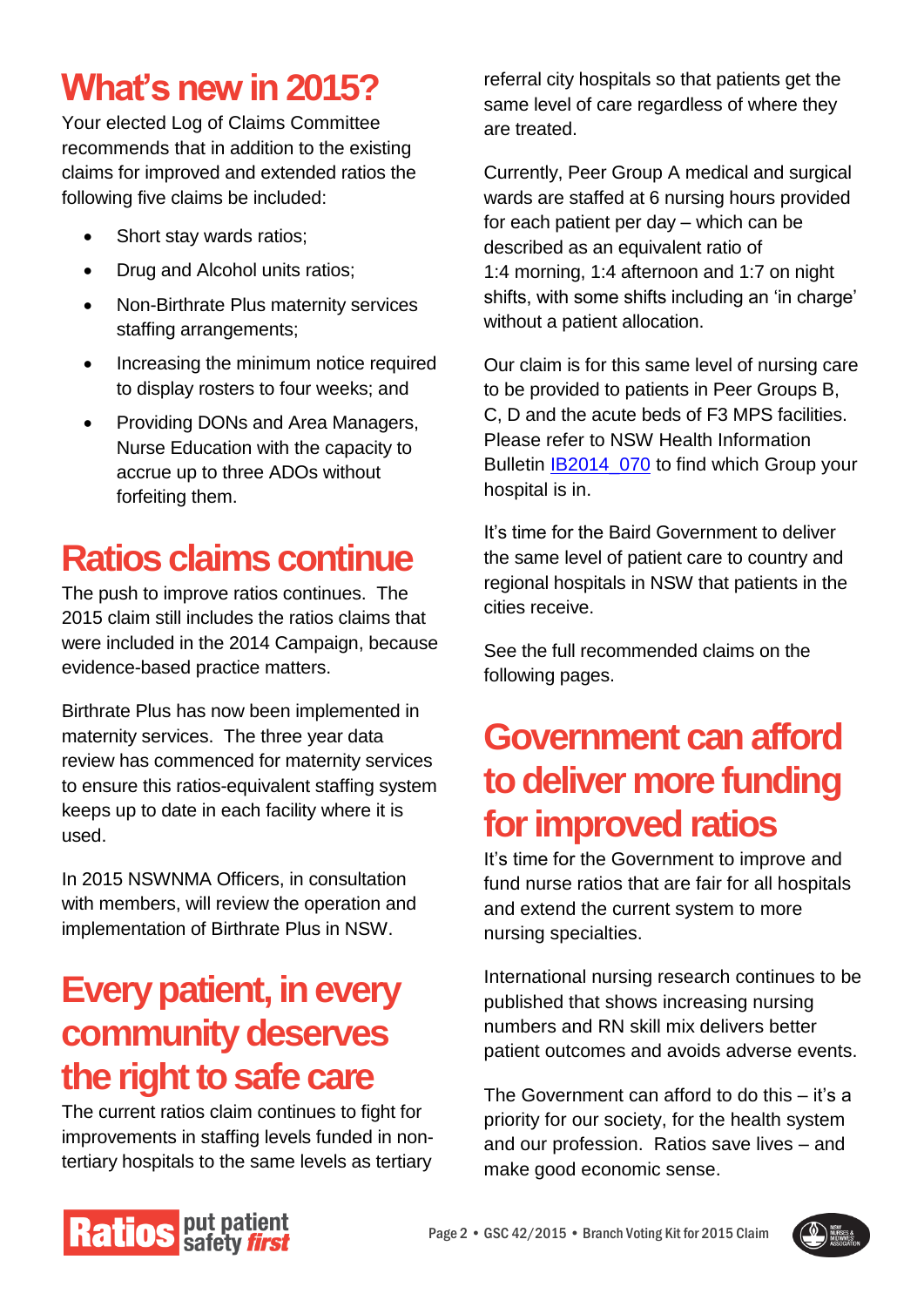## **Draft 2015 Claims at a glance...**

To deliver safer patient care the Government must improve and extend legally enforceable, mandated minimum nurse-to-patient ratios, built on nursing hours.

Here's what is needed to build on our Award achievements:

- **1.** Improve ratios in all NSW hospitals to the same level as Group A city hospitals
- **2.** Introduce ratios in paediatric and neonatal intensive care units
- **3.** Introduce ratios in EDs, EMUs and MAUs
- **4.** Introduce ratios in intensive and critical care units
- **5.** Introduce a ratios-equivalent system in community and community mental health
- **6.** Extend ratios to more mental health units, and improve ratios in specialised mental health hospitals
- **7.** Introduce ratios for short stay wards High Volume and Day Only
- **8.** Introduce ratios for Drug and Alcohol units Inpatient and Outpatient
- **9.** Introduce staffing arrangements for non-Birthrate Plus maternity services
- **10.** Employ an additional 275 Clinical Nurse/Midwifery Educators
- **11.** Employ Assistants in Nursing only where clinically appropriate
- **12.** Replace the 'midnight census' for nursing hours calculations with a system that accurately reflects patient numbers
- **13.** Patient 'specialling' to be provided in addition to mandated nursing hours/ratios
- **14.** 2.5% pay increase for nurses and midwives in July 2015
- **15.** Introduction of an accrued Accumulated Days Off process to allow three days accumulation of ADOs not taken for Directors of Nursing and Area Managers, Nurse Education
- **16.** Increase the Minimum notice for Rosters to be displayed from two weeks to four weeks



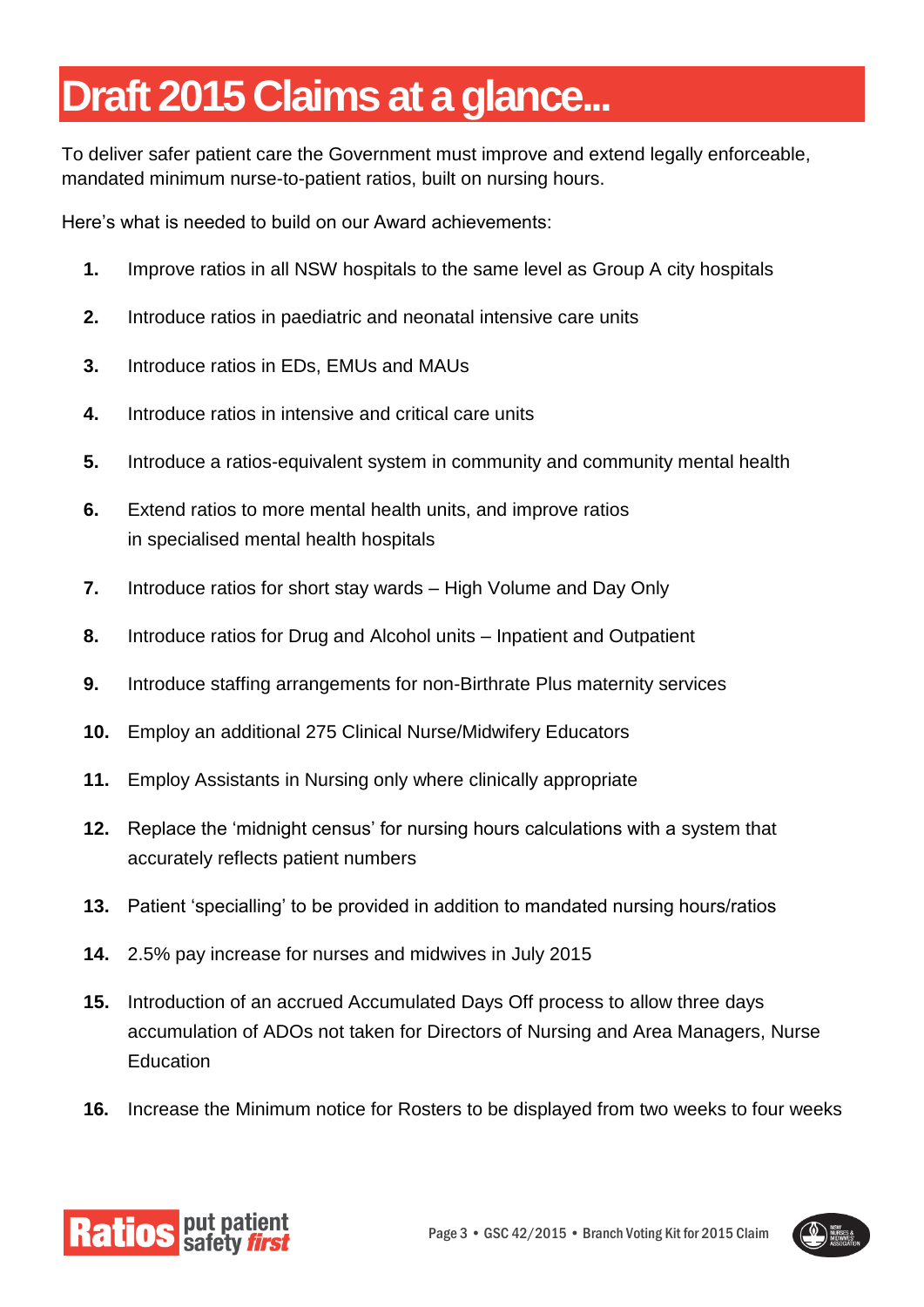## **Ratios claims in detail**

The table shows the proposed minimum 'nursing hours per patient day' that NSWNMA recommends for different ward types. The equivalent ratio is also shown. The first groups of ratios are the same as the 2014 claim that you are fighting for.

Only nurses providing direct clinical care are included in the ratios/nursing hours. This does not include positions such as NUMs, NMs, CNEs, CNCs, dedicated administrative support staff and wardspersons.

|                                                                                                    | <b>Equivalent Ratios</b> |                   |              | <b>Nursing</b>                                         |
|----------------------------------------------------------------------------------------------------|--------------------------|-------------------|--------------|--------------------------------------------------------|
| <b>Specialty / Ward Type</b>                                                                       | <b>AM</b>                | <b>PM</b>         | <b>Night</b> | <b>Hours</b>                                           |
| <b>General Adult Inpatient Wards</b>                                                               |                          |                   |              |                                                        |
| Peer Group B (Major Metropolitan and<br>Major Non-Metropolitan Hospitals) <sup>1</sup>             | 1:4                      | 1:4               | 1:7          |                                                        |
| Peer Group C (District Group Hospitals) <sup>1</sup>                                               | 1:4                      | 1:4               | 1:7          | 6                                                      |
| Peer Group D (Community Acute and<br>Community non-acute Hospitals) <sup>1</sup>                   | 1:4                      | 1:4               | 1:7          | (includes some<br>shifts staffed with<br>an in charge) |
| Peer Group F3 (Multi-Purpose Services -<br>Acute Beds $)^{1}$                                      | 1:4                      | 1:4               | 1:7          |                                                        |
| Peer Group F3 (Multi-Purpose Services -<br>Aged Care Beds (Department of Social<br>Services) $)^2$ | 1:6                      | 1:6               | 1:7          | 4.1                                                    |
| Inpatient Mental Health <sup>3</sup>                                                               |                          |                   |              |                                                        |
| Adult - in specialised Mental Health<br>Facilities <sup>4</sup>                                    | 1:4                      | 1:4               | 1:7          | 6<br>(includes some                                    |
| Acute Mental Health Rehabilitation <sup>4</sup>                                                    | 1:4                      | 1:4               | 1:7          | shifts staffed with<br>an in charge)                   |
| Child and Adolescent <sup>5</sup>                                                                  | $1:2 + in charge$        | $1:2 + in charge$ | 1:4          | $10.5 +$ additional<br>hours for in charge             |
| Long Term Mental Health Rehabilitation <sup>5</sup>                                                | $1:6 + in charge$        | $1:6 + in charge$ | 1:10         | $3.67 +$ additional<br>hours for in charge             |
| Older Mental Health <sup>5</sup>                                                                   | $1:3 + in charge$        | $1:3 + in charge$ | 1:5          | $7.33 + additional$<br>hours for in charge             |
| <b>Emergency Department (adult and</b><br>paediatric) <sup>6</sup>                                 |                          |                   |              |                                                        |

| paediatric) <sup>6</sup>        |                               |                                 |                               |                                                          |
|---------------------------------|-------------------------------|---------------------------------|-------------------------------|----------------------------------------------------------|
| <b>Resuscitation Beds</b>       | 1:1                           | 1:1                             | 1:1                           | 26                                                       |
| Level 4-6 Emergency Departments | $1:3 + in charge$<br>+ triage | $1:3 + in charge$<br>+ 2 triage | $1:3 + in charge$<br>+ triage | $8.67 +$ additional<br>hours for in charge<br>and triage |
| Level 3 Emergency Departments   | $1:3 + in charge$<br>+ triage | $1:3 + in charge$<br>+ triage   | $1:3 + in charge$             |                                                          |
| Level 2 Emergency Departments   | 1:3                           | 1:3                             | 1:3                           | 8.67                                                     |
| <b>EMUs</b>                     | $1:3 + in charge$             | $1:3 + in charge$               | $1:4 + in charge$             | $7.83 +$ additional<br>hours for in charge               |
| <b>MAUs</b>                     | $1:4 + in charge$             | $1:4 + in charge$               | $1:4 + in charge$             | $6.5 +$ additional<br>hours for in charge                |



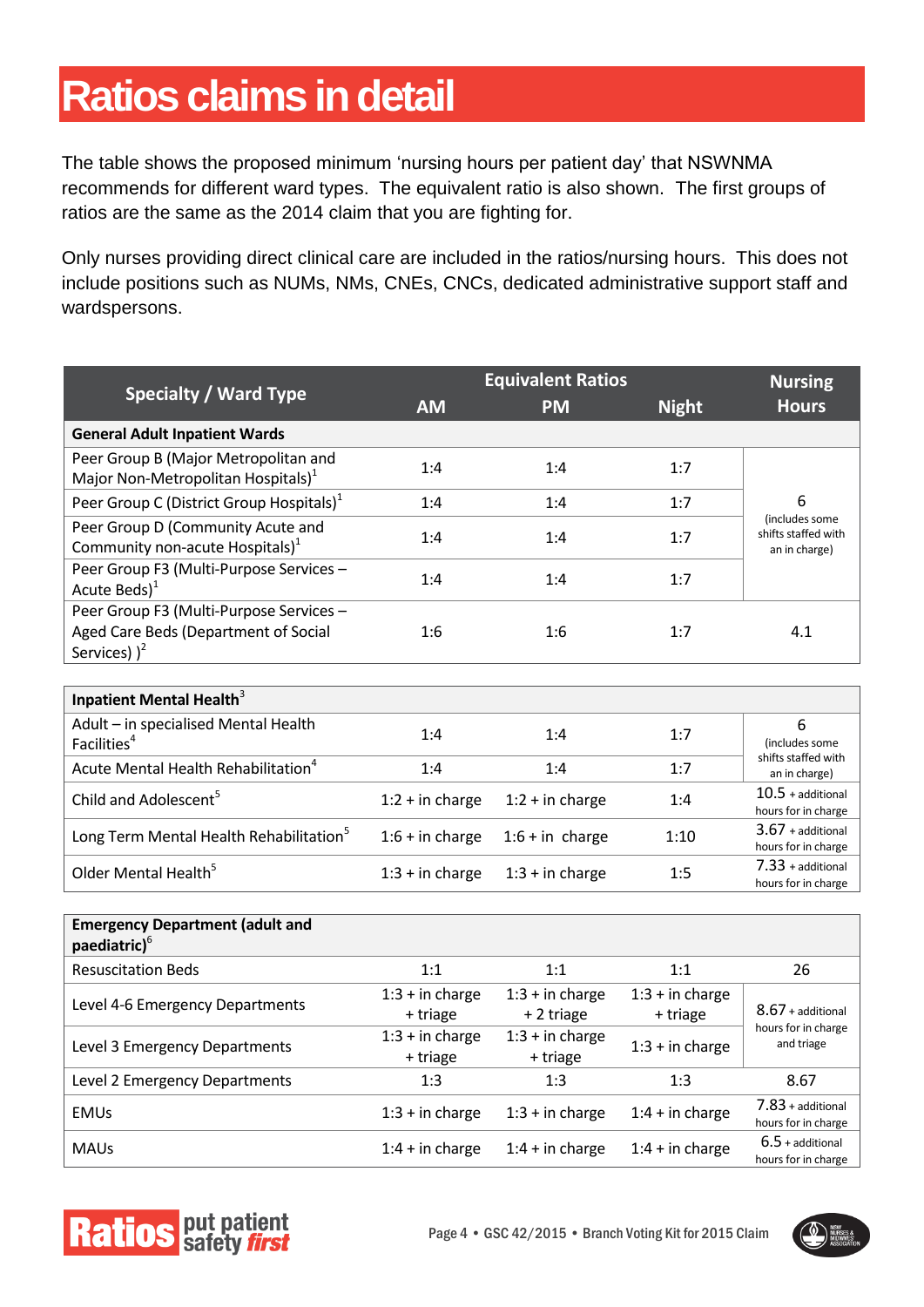| <b>Hours</b>                               |
|--------------------------------------------|
|                                            |
|                                            |
| $8.67 +$ additional<br>hours for in charge |
|                                            |
|                                            |
| $26 +$ additional<br>hours for in charge   |
| $13 +$ additional<br>hours for in charge   |
| $8.67$ + additional<br>hours for in charge |
|                                            |

| Critical Care (adult and paediatric) $^{10}$ |                   |                                                          |                   |                     |
|----------------------------------------------|-------------------|----------------------------------------------------------|-------------------|---------------------|
| ICU                                          |                   | $1:1 +$ in charge $1:1 +$ in charge<br>$1:1 + in charge$ |                   | $26 +$ additional   |
|                                              |                   |                                                          |                   | hours for in charge |
| <b>HDU</b>                                   |                   | $1:2 + in charge$ $1:2 + in charge$                      | $1:2 + in charge$ | $13$ + additional   |
|                                              |                   |                                                          |                   | hours for in charge |
| CCU                                          | $1:2 + in charge$ | $1:2 + in charge$                                        | $1:2 + in charge$ | $13$ + additional   |
|                                              |                   |                                                          |                   | hours for in charge |

| <b>Community Health and Community</b><br><b>Mental Health services, except for Acute</b><br><b>Assessment Teams</b> | Limit of 4 hours of face to face client contact per 8 hour shift,<br>averaged over a week. <sup>11</sup> |
|---------------------------------------------------------------------------------------------------------------------|----------------------------------------------------------------------------------------------------------|
|                                                                                                                     |                                                                                                          |
| <b>Community Mental Health Services</b>                                                                             | Limit of 3.5 hours of face to face client contact per 8 hour shift,                                      |
| (Acute Assessment Teams)                                                                                            | averaged over a week. <sup>11</sup>                                                                      |

#### **New claims recommended for 2015:**

| <b>Short Stay Wards</b> |                                                                       |     |     |                                                                        |
|-------------------------|-----------------------------------------------------------------------|-----|-----|------------------------------------------------------------------------|
|                         |                                                                       |     |     | b                                                                      |
| High Volume Short Stay  | 1:4                                                                   | 1:4 | 1:7 | (includes some)                                                        |
|                         |                                                                       |     |     | shifts staffed with<br>an in charge)                                   |
|                         |                                                                       |     |     |                                                                        |
| Day Only Units          | 3.5 nursing hours per patient. This includes nursing staff time spent |     |     | doing preparation, transfer and post-operative care prior to discharge |

| <b>Drug and Alcohol Units</b>                              |                                                                                                                                  |     |     |                                                             |
|------------------------------------------------------------|----------------------------------------------------------------------------------------------------------------------------------|-----|-----|-------------------------------------------------------------|
| Drug and Alcohol Inpatients (discrete<br>standalone units) | 1:4                                                                                                                              | 1:4 | 1:7 | 6<br>(includes some<br>shifts staffed with<br>an in charge) |
|                                                            | These time-based figures can be converted to a 'nursing hours'<br>model:                                                         |     |     |                                                             |
| Drug and Alcohol Outpatients                               | Each initial assessment: 90 minutes<br>Subsequent visits: 30 minutes (this includes case management)<br>Dosing visits: 5 minutes |     |     |                                                             |



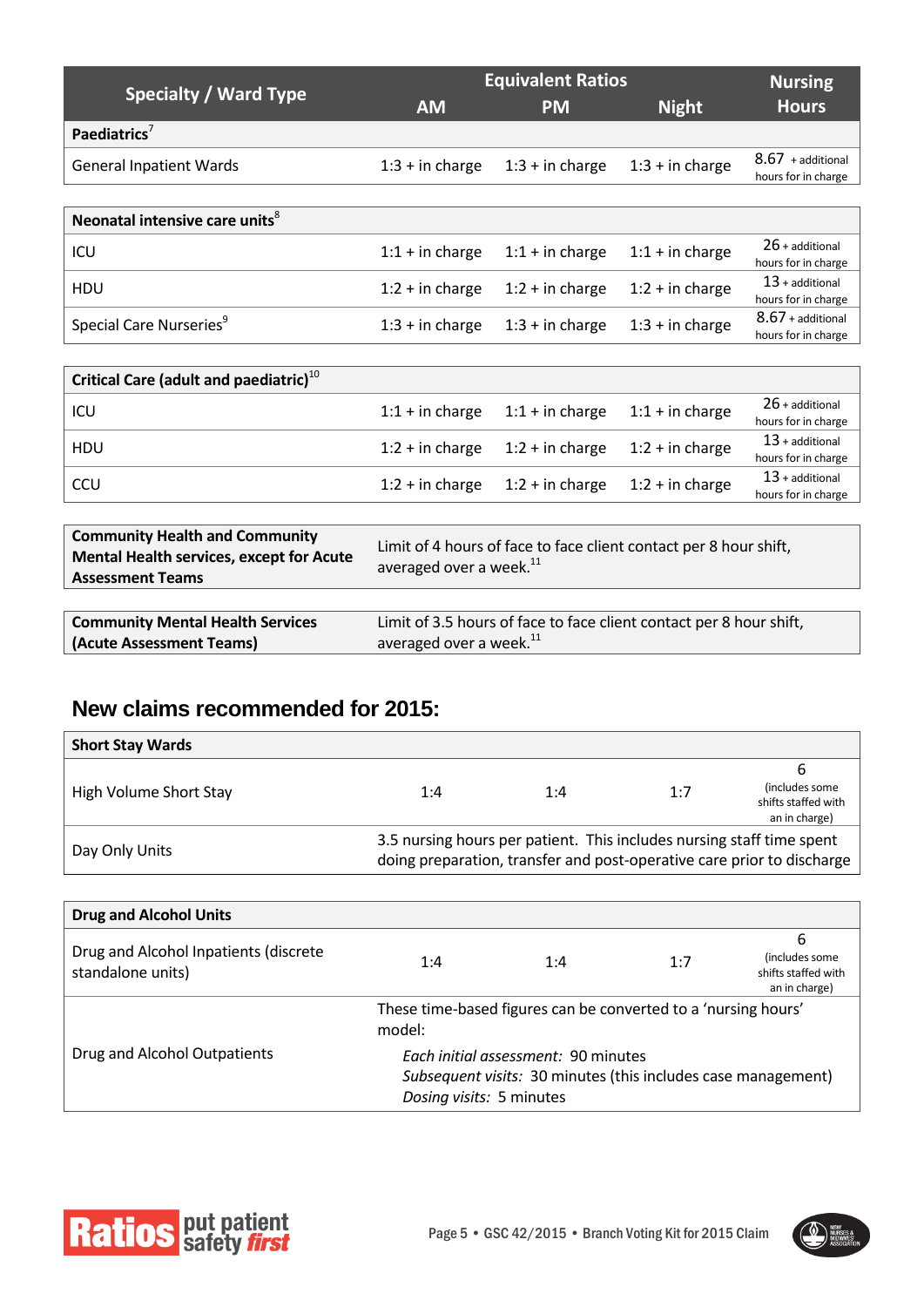#### **Notes:**

Where the nursing hours/ratio in any particular unit is greater than the specified nursing hours/ratio as at the commencement date of the 2015 Award, it shall not be reduced.

In the table above, "in charge" means a nurse who does not have an allocated patient workload.

-<sup>1</sup> **General Adult Inpatient Wards:** This minimum staffing claim applies to all Medical, Surgical and combined Medical/Surgical wards in Peer Group B (Major Metropolitan and Major Non – Metropolitan Hospitals), Peer Group C (District Group Hospitals), Peer Group D (Community Acute and Community Non – Acute) and Peer Group F3 (Multi Purpose Service – acute beds). The staffing ratio expressed as nursing hours provides the option of rostering some shifts with a nurse in charge who does not also have an allocated patient workload. This claim is the same as currently legally mandated ratios/nursing hours for Peer Group A city hospitals.

<sup>2</sup> **General Adult Inpatient Wards:** This minimum staffing claim will apply only to the DOHA-funded beds of Peer Group F3 Multi Purpose Services.

3 **Inpatient Mental Health:** This claim does not apply to adult acute mental health wards in general hospitals that are not 'specialised' mental health facilities, because these wards already have legally mandated nursing hours/ratios under the 2011 Award. This claim does not apply to forensic or PECC units.

4 **Acute Adult Mental Health – Specialised Facilities and Acute Mental Health Rehabilitation:** This minimum staffing claim provides the option of rostering some shifts with a nurse in charge who does not also have an allocated patient workload.

5 **Child and Adolescent, Long Term Mental Health Rehabilitation and Older Mental Health:** In addition to this minimum staffing claim, additional hours must be provided for in charge of shift across two shifts.

6 **Emergency Department (adult and paediatric):** This minimum staffing claim applies to adult and paediatric Emergency Departments according to their NSW Health designated level. This claim applies to beds, treatment spaces, rooms and any chairs where these spaces are regularly used to deliver care. The claim includes Emergency Departments, Emergency Medical Units, and Medical Assessment Units (whether co-located with an ED or not) and other such services however named. Additional hours must also be provided for in charge of shift and triage nurses across all shifts, where specified in the table above. The minimum nursing hours/ratios will not include Clinical Initiative Nurses or any other nurse however named whose role has been introduced for a specific purpose.

7 **Paediatrics:** This minimum staffing claim applies to all paediatric general inpatient wards including medical, surgical and combined medical surgical wards and units across all Peer Groups. Additional hours must also be provided for in charge of shift across all shifts as specified in the table above. Further additional hours must be provided for nurse escorts and work that in general adult hospitals would be described as 'ambulatory care'.

<sup>8</sup> **NICU:** This minimum staffing claim applies across all Peer Groups. Additional hours must also be provided for in charge of shift across all shifts as specified in the table above. Further additional hours must be provided for work that may be described as discharge nurse, neonatal family support and transport nurse (including retrieval).

9 **Special Care Nurseries:** This minimum staffing claim applies across all Peer Groups. Additional hours must also be provided for in charge of shift across all shifts as specified in the table above. Further additional hours must be provided for work that may be described as discharge nurse, neonatal family support and transport nurse (including retrieval). The Special Care Nurseries claim does not apply to the following named special care nurseries that perform CPAP, where the HDU claim will apply instead: Blacktown, Campbelltown, Gosford, Lismore, St. George, Tweed Heads, Wollongong, Coffs Harbour, Dubbo and Wagga Wagga.

<sup>10</sup> Critical Care, including Adult and Paediatrics: This minimum staffing claim applies to Critical Care units, including Intensive Care Units, High Dependency Units and Coronary Care Units across all Peer Groups. Additional hours must also be provided for in charge of shift across all shifts. Further additional staffing (eg. access nurse) may be clinically required and if so, should be provided.

<sup>11</sup> Community Health and Community Mental Health: Work that is not included in 'face to face hours' includes travel, meal breaks and administration (eg. phone calls to other health professionals or suppliers, paperwork), otherwise known as 'indirect care'. 'Face to face hours' may also be known as 'direct care'.



Page 6 • GSC 42/2015 • Branch Voting Kit for 2015 Claim

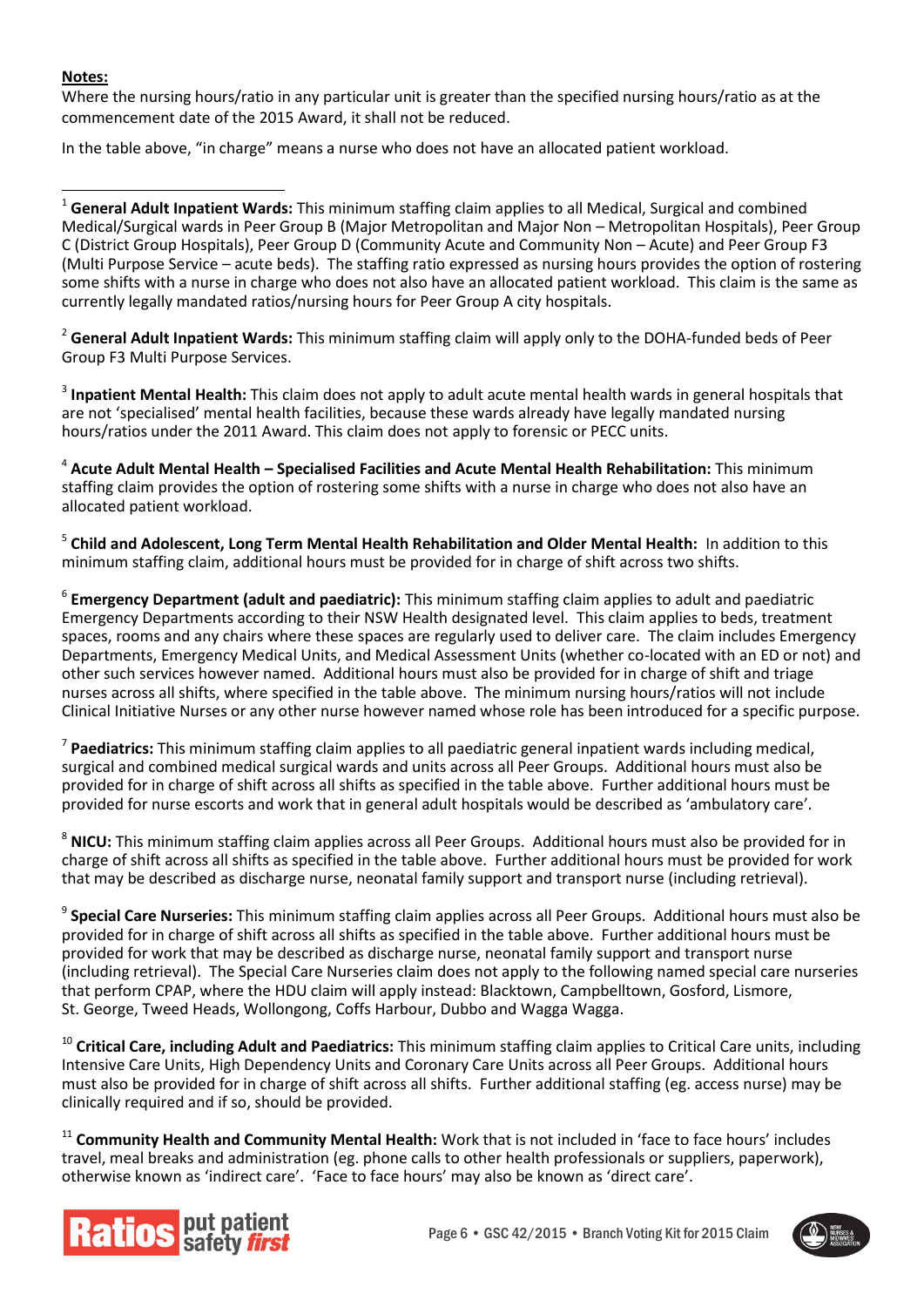## **Proposed Staffing Arrangement Model: Maternity Services where Birthrate Plus does not operate**

#### **Intrapartum workload:**

1:1 midwifery care in labour and birth.

1:1 ratio is a minimum and would increase in need to reflect the additional needs of higher risk categories of women.

#### **Antenatal Care:**

1.5 hours per booking-in visit.

#### **Antenatal Care – Inpatients:**

**Minimum** of 3 hours per case – need to assess the workload including non-admitted Occasions of Service. The hours would increase as risk factors increase.

#### **Postnatal Care – Inpatients:**

A **minimum** of 6 hours per case. This would increase to reflect the additional needs of higher risk categories of women.

#### **Travel Allowance – Community Midwifery:**

A travel allowance (time factor) of 17.5% is added to the time allocated for each woman. This will be increased to 20% in some facilities to reflect local distances travelled.

#### **Leave Relief, Mandatory and Essential Education for Midwives:**

Leave relief of additional 18.7% FTE is factored in when determining appropriate staffing.

#### **Unplanned Antenatal workload in Intrapartum Services:**

The Birthrate Plus score sheet is used to attach hours to the additional work.

#### **Additional workload within Intrapartum services:**

Additional hours are allocated to women with a 16 to 20 week gestation pregnancy loss and also for women with a pregnancy loss less than 15 weeks where cared for in the Birthing or antenatal/maternity unit.

#### **Allocated midwife hours – elective caesarean section:**

A minimum 4 hours per elective caesarean section.

#### **Antenatal Care – Outpatients clinics:**

Hours are determined by the type of treatment required.

#### **Parental Education:**

The Birthrate Plus score sheet is used to attach hours to the additional work.

#### **Unplanned Antenatal workload in Intrapartum Services:**

The Birthrate Plus score sheet is used to attach hours to the additional work.

#### **Midwifery Models of Care:**

Hours are allocated for **Total continuity of care** i.e. all antenatal, intrapartum and postnatal care provided in the woman's home, community facility or hospital. Hours are inclusive of the new born assessment for normal risk cases.

Normal risk  $= 41$  hours per case.

**NB:** No high risk births in the total continuity of care model. This is because women who have or develop risk will not be cared for within this type of model.

This is due to the need for obstetric and/ or medical and inpatient care.

#### **Midwifery Models of Care:**

Hours allocated for **Partial continuity of care** i.e. all antenatal, intrapartum care with only postnatal care home. Care may occur in woman's home, community facility or hospital. Hours are inclusive of the new born assessment for normal risk cases.

Hospital postnatal care can be provided by hospital midwives (see above for hours).

Normal risk  $=$  36 hours per case.

High risk  $=$  40 hours per case.

#### **Postnatal care in the Home:**

A **minimum** of 3 hours per case and would increase to reflect the additional needs of higher risk categories of women.

In addition, a travel allowance appropriate to the maternity service (see above) is added to the mean hours.



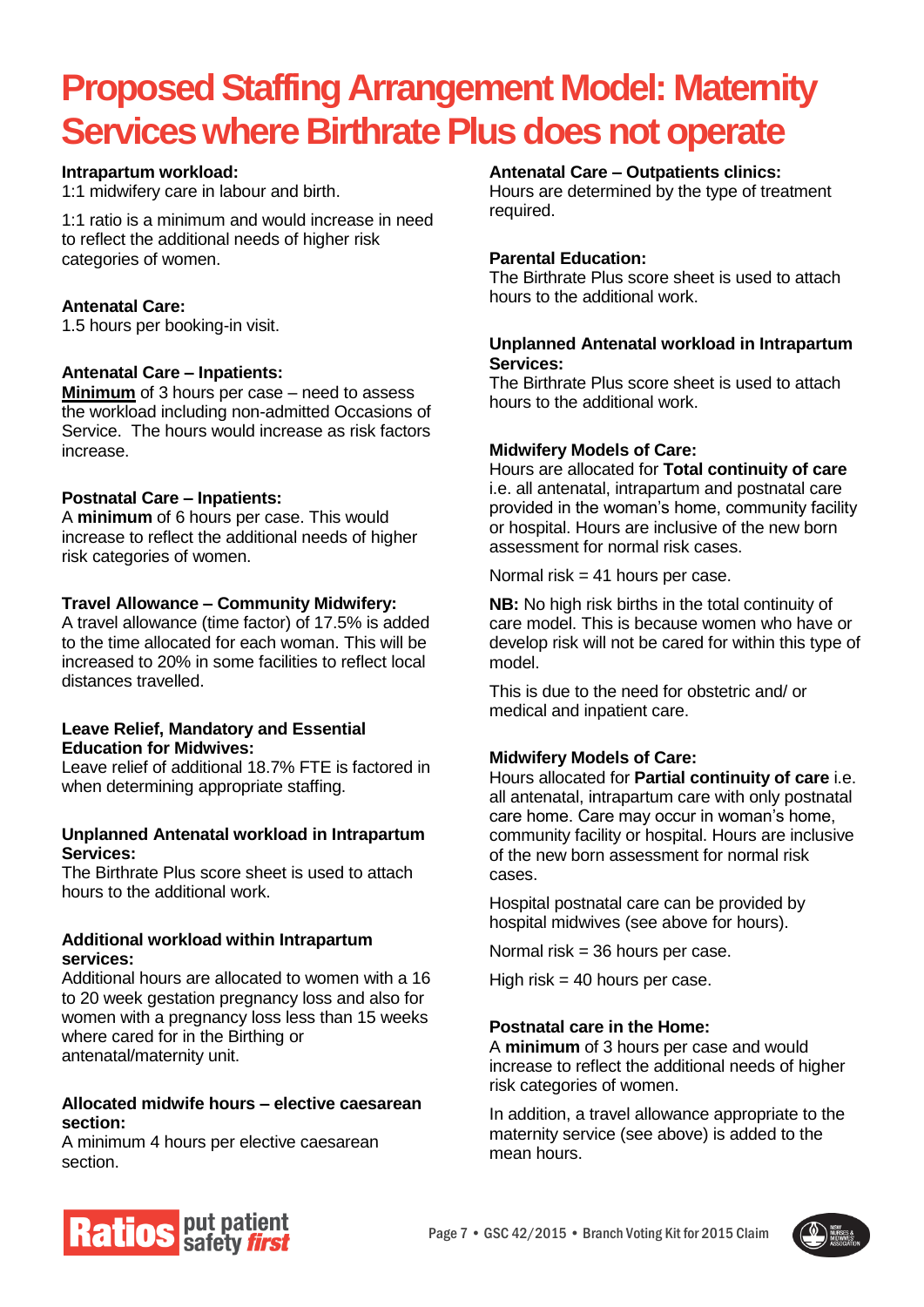## **Claims in detail (continued)**

## **More CN/MEs needed**

275 more CNEs and CMEs – working across seven days and all shifts – need to be employed.

As the new graduates recruited since 2011 to implement the ratios system consolidate their practice, we are seeing an improvement in the overall RN skill mix.

But achieving a better skill mix will take more support than is currently promised to genuinely take some pressure off our most experienced RN/RMs.

The Government can and must do more to help by funding more CN/MEs, and not just on day shift.

This is the practical way to thoroughly and safely assist new practitioners to consolidate their practice.

## **Protecting skill mix**

The skill mix of the nursing workforce must be protected.

Short-sighted attempts to cut budgets by employing lesser skilled staff mean higher rates of hospital-acquired infections, adverse events and failure to rescue. Evidencebased academic research is proving this time and time again.

NSWNMA members consistently raise concerns about the inadequate support provided for beginning practitioners and the risks to patients caused when RN and RM absences are not replaced "like for like".

Unless the Transitional Registered Nurses being employed now get proper support to stay in the system, the gradual improvements in skill mix that you have won with the new ratios system will be eroded.

NSWNMA is focusing on the claim to increase CNEs and CMEs. In the medium term this will assist retention of experienced nurses and midwives in the public system.

Our claim also calls for AINs to be introduced only in accordance with the 2010 Health Service Implementation Package for AINs in Acute Care. If this plan is followed correctly then appropriate engagement of AINs will occur.

#### **Patient 'specials'need extra staff**

Patients clinically assessed as requiring specialling shall have that specialling care provided in addition to the minimum mandated nursing hours for the ward/unit that that patient would ordinarily receive.

Specialling within rostered nursing hours takes time away from other patients. Patient safety must not be compromised by taking care hours away from other patients in a ward where specialling is required.

## **Replace midnight census**

The mechanism for determining average patient numbers needs revision as it is evident to all nursing practioners that 'the midnight census' does not reflect the needs of patients.

### **Fair pay rise**

The NSWNMA will seek a 2.5% pay increase to be paid in July 2015.

Members continue to say that a 2.5% pay increase without any 'trade offs' would be acceptable if it is accompanied by a legally enforceable Award containing the necessary extensions and improvements in ratios.



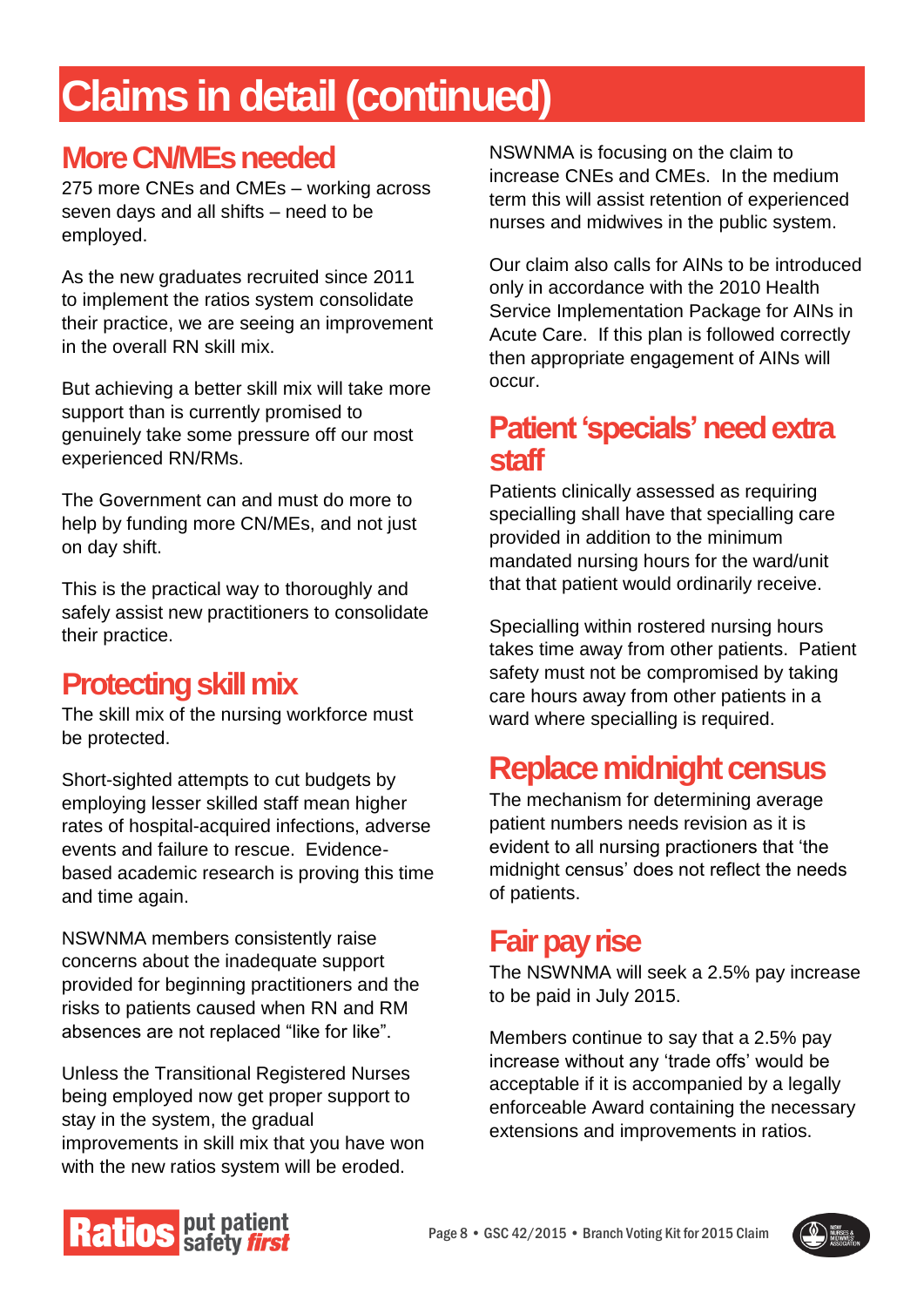## **Hold your branch meeting from 14 April**

All public health system facilities (not including affiliated health organisations) should hold a meeting to discuss the proposed claim using the information in this kit. All Branches should vote on the following resolution:

*'The \_\_\_\_\_\_\_\_\_\_ NSWNMA Branch\* endorses the 2015 draft pay and conditions claim for our Award, which includes improving and extending the ratios system for safer patient care and a strong future for nursing and midwifery in NSW.'*

\*Or 'meeting of NSWNMA members' if you have no Branch at your facility.

## **Before your meeting**

All public health system facilities and services should hold meetings between Tuesday 14 and Thursday 30 April. While only the votes of NSWNMA Branches will determine whether the draft claim is endorsed, other workplaces without an NSWNMA Branch are still encouraged to send in their feedback.

Think about the best time, date and place for your meeting so that the maximum number of nurses and midwives can participate. Note that the week beginning 13 April is the second week of schools holidays. Take a copy of the meeting notice in this kit to each ward/unit and encourage members to come to the meeting and vote.

Send a reminder on the day. Spread the word: "It's really important that we all be there". The face-to-face approach gets the best results.

Invite nurses and midwives to join the Association. New members can vote as long as they have sent in or given you their signed form. Distribute copies of this information pack in advance if you wish.

The Branch executive should decide whether to vote by secret ballot or show of hands. Your result is a simple majority of the members who vote. Need more information? Phone 8595 1234 to speak to your Organiser.

## **At the meeting**

Discuss the draft claims and then take a vote. You are voting to either approve or reject the proposed claim in its entirety – not to amend.

At the meeting ask for volunteers to help with campaigning this year – even for small jobs like distributing information and getting an accurate list of members in each unit. Aim for at least one person on each unit who will take an active role in the campaign by joining a campaign committee.

Ask members at the meeting to identify colleagues on their unit who haven't joined the Association yet – and distribute new member forms inviting them to join.

## **After the meeting**

Send an SMS to the number below by 3pm, Thursday 30 April with the following:

- Your Branch's name:
- Your name and member no.; and
- Either "Yes" or "No"

## **0416 905 552**

Only **one** Branch Official should send in the result.